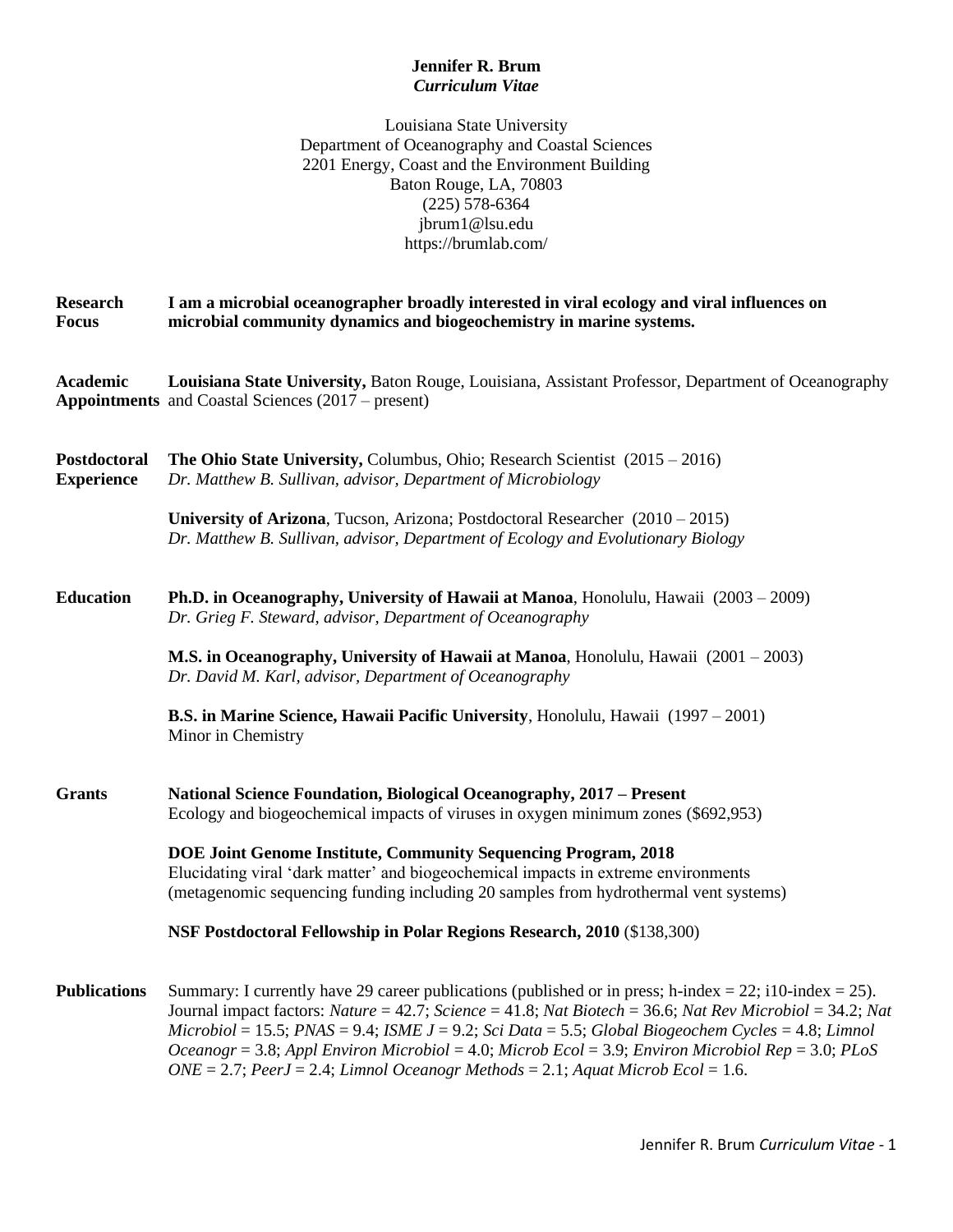**29.** Nayfach S, S Roux, R Seshadri, D Udwary, N Varghese, F Schulz, D Wu, D Paez-Espino, I-M Chen, M Huntemann, K Palaniappan, J Ladau, S Mukherjee, TBK Reddy, T Nielsen, E Kirton, JP Faria, JN Edirisinghe, CS Henry, SP Jungbluth, D Chivian, P Dehal, EM Wood-Charlson, AP Arkin, S Tringe, A Visel, **IMG/M Data Consortium (including JR Brum)**, T Woyke, NJ Mouncey, NN Ivanova, NC Kyrpides, EA Eloe-Fadrosh. (2020) A genomic catalog of Earth's Microbiomes. *Nature Biotechnology* https://doi.org/10.1038/s41587-020-0718-6

**28.** Caputi, L, Q Carradec, D Eveillard, A Kirilovsky, E Pelletier, JJ Pierella Karlusich, FRJ Vieira, E Villar, S Chaffron, S Malviya, E Scalco, SG Acinas, A Alberti, J-M Aury, A-S Benoiston, A Bertrand, T Biard, L Bittner, M Boccara, **JR Brum**, C Brunet, G Busseni, A Carratalà, H Claustre, LP Coelho, S Colin, S D'Aniello, C Da Silva, M Del Core, H Doré, S Gasparini, F Kokoszka, J‐L Jamet, C Lejeusne, C Lepoivre, M Lescot, G Lima-Mendez, F Lombard, J Lukeš, N Maillet, M‐A Madoui, E Martinez, MG Mazzocchi, MB Néou, J Paz‐Yepes, J Poulain, S Ramondenc, J‐B Romagnan, S Roux, DS Manta, R Sanges, S Speich, M Sprovieri, S Sunagawa, V Taillander, A Tanaka, L Tirichine, C Trottier, J Uitz, A Veluchamy, J Veselá, F Vincent, S Yau, S Kandels‐Lewis, S Searson, C Dimier, M Picheral, *Tara* Oceans Coordinators, P Bork, E Boss, C de Vargas, MJ Follows, N Grimsley, L Guidi, P Hingamp, E Karsenti, P Sordino, L Stemmann, MB Sullivan, A Tagliabue, A Zingone, L Garczarek, F d'Ortenzio, P Testor, F Not, MR d'Alcalà, P Wincker, C Bowler, D Iudicone. (2019) Community-level responses to iron availability in open ocean plankton ecosystems. *Global Biogeochemical Cycles* 33:391-419

**27.** Roux S, **JR Brum**. (2019) A viral reckoning: viruses emerge as essential manipulators of global ecosystems. *Environmental Microbiology Reports* 11:3-8

**26.** Emerson JB, S Roux, **JR Brum**, B Bolduc, BJ Woodcroft, H Jang, CM Singleton, LM Solden, AE Naas, JA Boyd, SB Hodgkins, RM Wilson, G Trubl, C Li, S Frolking, PB Pope, KC Wrighton, PM Crill, JP Chanton, SR Saleska, GW Tyson, VI Rich, MB Sullivan. (2018) Host-linked soil viral ecology along a permafrost thaw gradient. *Nature Microbiology* 3:870-880

**25. Brum JR**, MB Sullivan. (2018) Ecological genomics of marine viruses. p. 345-376, in JM Gasol, DL Kirchman [eds] **Microbial Ecology of the Oceans, 3rd Edition**, Wiley-Blackwell

**24.** Weitz JS, SJ Beckett, **JR Brum**, BB Cael, J Dushoff. (2017) Lysis, lysogeny and virus-microbe ratios. *Nature* 549:E1

**23.** Alberti A, J Poulain, S Engelen, K Labadie, S Romac, I Ferrera, G Albini, JM Aury, C Belser, A Bertrand, C Cruaud, C Da Silva, C Dossat, F Gavory, S Gas, J Guy, M Haquelle, E Jacoby, O Jaillon, A Lemainque, E Pelletier, G Samson, M Wessner, Genoscope Technical Team, SG Acinas, M Royo-Llonch, FM Cornejo-Castillo, R Logares, B Fernández-Gómez, C Bowler, G Cochrane, C Amid, P Ten Hoopen, C De Vargas, N Grimsley, E Desgranges, S Kandels-Lewis, H Ogata, N Poulton, ME Sieracki, R Stepanauskas, MB Sullivan, **JR Brum**, MB Duhaime, BT Poulos, BL Hurwitz, S Pesant, E Karsenti, P Wincker. (2017) [Viral to metazoan marine plankton nucleotide sequences from the](https://www.ncbi.nlm.nih.gov/pmc/articles/PMC5538240/) *Tara* Oceans [expedition.](https://www.ncbi.nlm.nih.gov/pmc/articles/PMC5538240/) *Scientific Data* 4:170093

**22.** Vik DR, S Roux, **JR Brum**, B Bolduc, JB Emerson, CC Padilla, FJ Stewart, MB Sullivan. (2017) Putative archaeal viruses from the mesopelagic ocean. *PeerJ* 5:e3428

**21.** Roux S, **JR Brum**, BE Dutlih, S Sunagawa, MB Duhaime, A Loy, BT Poulos, N Solonenko, E Lara, J Poulain, S Pesant, S Kandels-Lewis, C Dimier, M Picheral, S Searson, C Cruaud, A Alberti, CM Duarte, JM Gasol, D Vaque, Tara Oceans Coordinators, P Bork, SG Acinas, P Wincker, MB Sullivan. (2016) Ecogenomics and potential biogeochemical impacts of globally abundant ocean viruses. *Nature* 537:689-693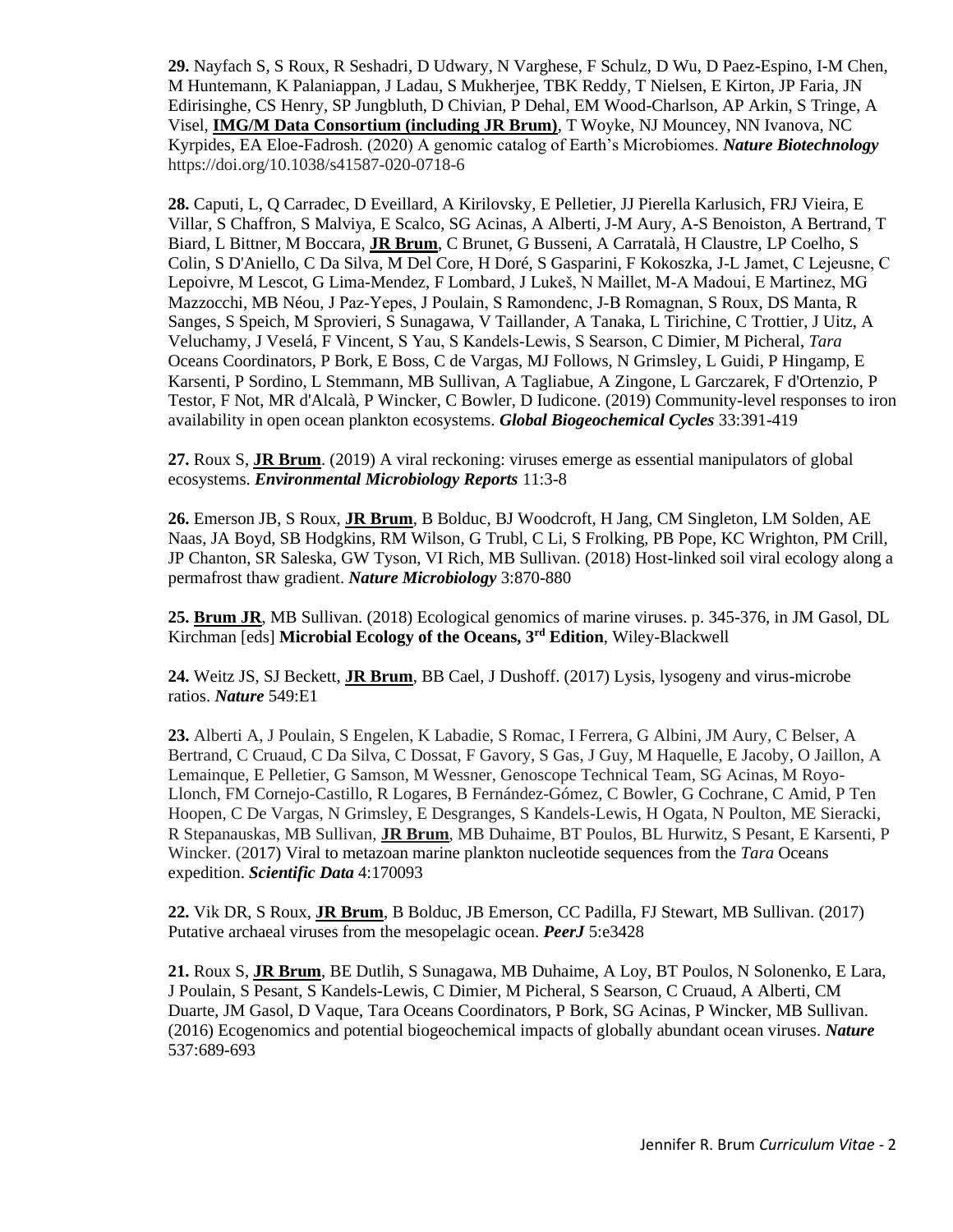**20. Brum JR\***, JC Ignacio-Espinoza\*, E-H Kim\*, G Trubl, R Jones, S Roux, NC VerBerkmoes, VI Rich, MB Sullivan. (2016) Illuminating structural proteins in viral 'dark matter' with metaproteomics. *Proceedings of the National Academy of Sciences, U.S.A***.** 113:2436-2441 (\*co-first authors)

**19.** Guidi L\*, S Chaffron\*, L Bittner\*, D Eveillard\*, A Larhlimi, S Roux, Y Darzi, S Audic, L Berline, **JR Brum**, LP Coelho, JC Ignacio Espinoza, S Malviya, S Sunagawa, C Dimier, S Kandels-Lewis, M Picheral, J Poulain, S Searson, *Tara* Oceans coordinators, L Stemmann, F Not, P Hingamp, S Speich, M Follows, L Karp-Boss, E Boss, H Ogata, S Pesant, J Weissenbach**,** P Wincker, SG Acinas, P Bork, C de Vargas, D Iudicone, MB Sullivan, J Raes, E Karsenti, C Bowler, G Gorsky. (2016) Plankton networks driving carbon export in the global ocean. *Nature* 532:465-470 (\*co-first authors)

**18. Brum JR**, BL Hurwitz, HW Ducklow, MB Sullivan. (2016) Seasonal time bombs: Dominant temperate viruses affect Southern Ocean microbial dynamics. *The ISME Journal* 10:437-449

**17.** Goldsmith DB, **JR Brum**, M Hopkins, CA Carlson, M Breitbart. (2015) Water column stratification structures viral community composition in the Sargasso Sea. *Applied and Environmental Microbiology* 76:85-94

**16. Brum JR\***, JC Ignacio-Espinoza\*, S Roux\*, G Doulcier, SG Acinas, A Alberti, S Chaffron, C Cruaud, C de Vargas, JM Gasol, G Gorsky, AC Gregory, L Guidi, P Hingamp, D Iudicone, F Not, H Ogata, S Pesant, BT Poulos, SM Schwenck, S Speich, C Dimier, S Kandels-Lewis, M Picheral, S Searson, *Tara* Oceans Coordinators, P Bork, C Bowler, S Sunagawa, P Wincker, E Karsenti, MB Sullivan. (2015) Patterns and ecological drivers of ocean viral communities. *Science* 348:1261498 (\*cofirst authors)

**15.** Villar E, GK Farrant, M Follows, L Garczarek, S Speich, S Audic, L Bittner, B Blanke, **JR Brum**, C Brunet, R Casotti, A Chase, JR Dolan, F d'Ortenzio, JP Gattuso, N Grima, L Guidi, CN Hill, O Jahn, JL Jamet, H Le Goff, C Lepoivre, S Malviya, E Pelletier, JB Romagnan, S Roux, S Santini, E Scalco, SM Schwenck, A Tanaka, P Testor, T Vannier, F Vincent, A Zingone, C Dimier, M Picheral, S Searson, S Kandels-Lewis, *Tara* Oceans coordinators, SG Acinas, P Bork, E Boss, C de Vargas, G Gorsky, H Ogata, S Pesant, MB Sullivan, S Sunagawa, P Wincker, E Karsenti, C Bowler, F Not, P Hingamp, D Iudicone. (2015) Environmental characteristics of Agulhas rings affect interocean plankton transport. *Science* 348:1261447

**14.** Cunningham BR\*, **JR Brum\***, SM Schwenck, MB Sullivan, SG John. (2015) An inexpensive, accurate, and precise wet-mount method for enumerating aquatic viruses. *Applied and Environmental Microbiology* 81:2995-3000 (\*co-first authors)

**13. Brum JR**, MB Sullivan. (2015) Rising to the challenge: Accelerated pace of discovery transforms marine virology. *Nature Reviews Microbiology* 13:147-159

**12.** Hurwitz BL, **JR Brum**, MB Sullivan. (2015) Depth-stratified functional and taxonomic niche specialization in the 'core' and 'flexible' Pacific Ocean Virome. *The ISME Journal* 9:472-484

**11.** Hurwitz BL, A Westvald, **JR Brum**, MB Sullivan. (2014) Modeling ecological drivers in marine viral communities using comparative metagenomics and network analyses. *Proceedings of the National Academy of Sciences, U.S.A***.** 111:10714-10719

**10. Brum JR**, JJ Morris, M Decima, MR Stukel. (2014) Mortality in the oceans: causes and consequences. p. 16-48, in PF Kemp [ed] **Eco-DĀS IX Symposium Proceedings**, ASLO

**9. Brum JR**, RO Schenck, MB Sullivan. (2013) Global morphological analysis of marine viruses shows minimal regional variation and dominance of non-tailed viruses. *The ISME Journal* 7:1738-1751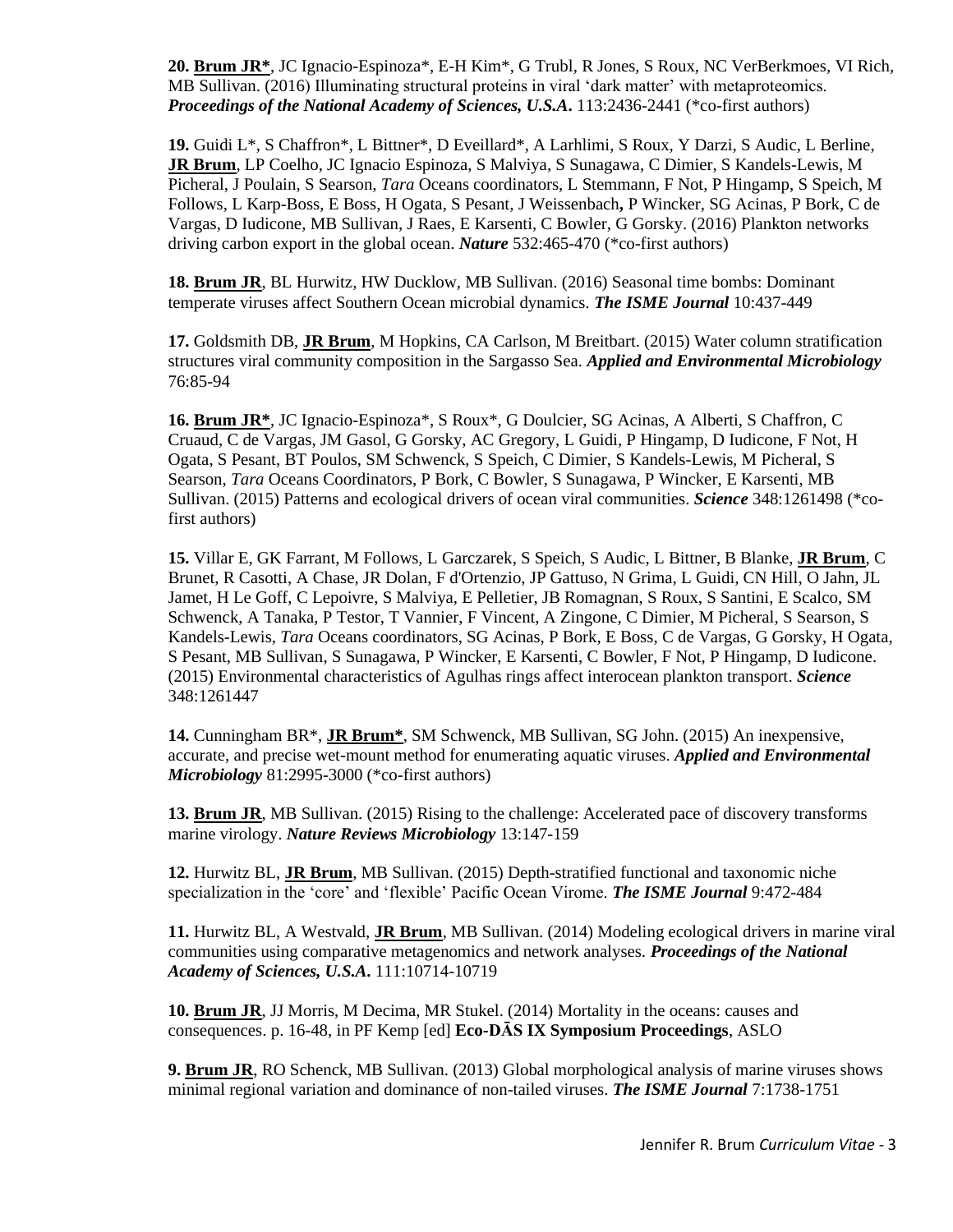**8. Brum JR**, AI Culley, GF Steward. (2013) Assembly of a marine viral metagenome after physical fractionation. *PLoS ONE* 8(4):e60604

**7. Brum JR**, GF Steward. (2011) Physical fractionation of aquatic viral assemblages. *Limnology and Oceanography: Methods* 9:150-163

**6.** John SG, CB Mendez, L Deng, B Poulos, AKM Kauffman, S Kern, **J Brum**, MF Polz, EA Boyle, MB Sullivan. (2011) A simple and efficient method for concentration of ocean viruses by chemical flocculation. *Environmental Microbiology Reports* 3:195-202

**5. Brum JR**, GF Steward. (2010) Morphological characterization of viruses in the stratified water column of alkaline, hypersaline Mono Lake. *Microbial Ecology* 60:636-643

**4. Brum JR**, GF Steward, SC Jiang, R Jellison. (2005) Spatial and temporal variability of prokaryotes, viruses, and viral infections of prokaryotes in an alkaline, hypersaline lake. *Aquatic Microbial Ecology* 41:247-260

**3. Brum JR**. (2005) Concentration, production, and turnover of viruses and dissolved DNA pools at Station ALOHA, North Pacific Subtropical Gyre. *Aquatic Microbial Ecology* 41:103-113

**2. Brum JR**, GF Steward, DM Karl. (2004) A novel method for the measurement of dissolved deoxyribonucleic acid in seawater. *Limnology and Oceanography: Methods* 2:248-255

**1.** Dore JE, **JR Brum**, LM Tupas, DM Karl. (2002) Seasonal and interannual variability in sources of nitrogen supporting export in the oligotrophic subtropical North Pacific Ocean. *Limnology and Oceanography* 47:1595-1607

**Awards LSU Alumni Association Rising Faculty Research Award**, Louisiana State University (2020) **Outstanding Mentor Award**, Undergraduate Biology Research Program, University of Arizona (2014) **Outstanding Early Career Scientist Poster**, Marine Microbes Gordon Research Conference (2012) **Achievement Rewards for College Scientists (ARCS) Scholarship in Oceanography** (2008) **Outstanding Student Paper Award**, Ocean Sciences Meeting, Honolulu, Hawaii (2006) **Field** Summary: I have significant experience designing, planning, and implementing field ecological studies **Research** including 18 oceanographic research cruises and 8 land-based field sampling campaigns. 2016 BigMAR cruise to Mid-Atlantic Ridge hydrothermal vents, FS *Meteor*; Atlantic Ocean 2014 field sampling; OMZ Microbes SCOR Working Group; Saanich Inlet, British Columbia 2013 ETNP oxygen minimum zone cruise; RV *New Horizon*; Eastern Tropical North Pacific Ocean 2010 field sampling; Palmer Station, Antarctica 2010 field sampling; The Biosphere 2 "Ocean" Biome, Tucson, Arizona 2009 field sampling: The Biosphere 2 "Ocean" Biome, Tucson, Arizona 2009 Line P cruise 2009-10, CGCS *John P. Tully*; North Pacific Ocean 2008 C-MORE OPEREX cruise, RV *Kilo Moana*; North Pacific Ocean 2007 field sampling; Kaneohe Bay, Hawaii 2006 field sampling; Kaneohe Bay, Hawaii 2005 HALE ALOHA cruise, RV *Wecoma*; North Pacific Ocean 2004 field sampling; Mono Lake, California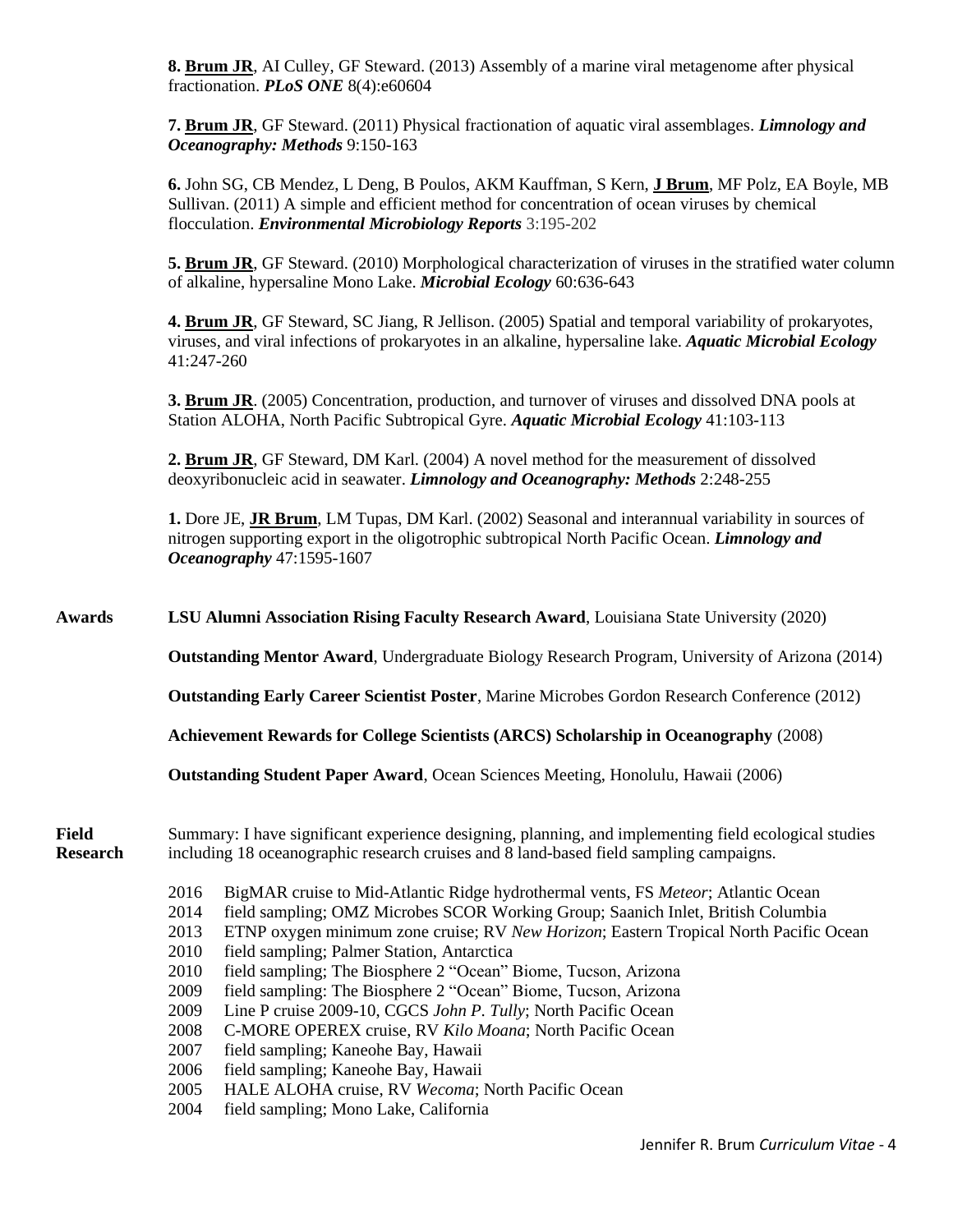- 2003 field sampling; Mono Lake, California
- 2002 Hawaii Ocean Time-series cruise 141, RV *Wecoma*; North Pacific Ocean
- 2002 Hawaii Ocean Time-series cruise 140, RV *Ka'imikai-o-Kanaloa*; North Pacific Ocean
- 2002 Hawaii Ocean Time-series cruise 139, RV *Wecoma*; North Pacific Ocean
- 2002 Hawaii Ocean Time-series cruise 138, RV *Ka'imikai-o-Kanaloa*; North Pacific Ocean
- 2002 Photoheterotrophy cruise, RV *Kilo Moana*; North Pacific Ocean
- 2001 Palmer LTER cruise 01-01, RV *Laurence M. Gould*; Southern Ocean
- 2001 Hawaii Ocean Time-series cruise 129, RV *Ka'imikai-o-Kanaloa*; North Pacific Ocean
- 2001 Hawaii Ocean Time-series cruise 128, RV *Ka'imikai-o-Kanaloa*; North Pacific Ocean
- 2001 Hawaii Ocean Time-series cruise 127, RV *Ka'imikai-o-Kanaloa*; North Pacific Ocean
- 2000 Hawaii Ocean Time-series cruise 118, RV *Ka'imikai-o-Kanaloa*; North Pacific Ocean
- 2000 Hawaii Ocean Time-series cruise 117, RV *Ka'imikai-o-Kanaloa*; North Pacific Ocean
- 2000 Hawaii Ocean Time-series cruise 116, RV *Ka'imikai-o-Kanaloa*; North Pacific Ocean
- 2000 Hawaii Ocean Time-series cruise 115, RV *Ka'imikai-o-Kanaloa*; North Pacific Ocean

#### **Service Journal and Proposal Reviewer**

Peer reviewer for *Proceedings of the National Academy of Sciences of the United States of America*  $(2020 - present)$ Peer reviewer for *Nature Reviews Microbiology* (2019 – present) Grant proposal reviewer for Programa FONDECYT – Fondo Nacional de Desarrollo Científico y Tecnológico, Chile (2019) Peer reviewer for *Applied and Environmental Microbiology* (2019 – present) Peer reviewer for *mSystems* (2019 – present) Thesis reviewer for Macquarie University (2019) Reviewer for the DOE Science Graduate Student Research program (2019) Grant proposal reviewer for the Israel Science Foundation (2019) Peer reviewer for *Estuarine, Coastal and Shelf Science* (2018 – present) Peer reviewer for *Nature Microbiology* (2018 – present) Peer reviewer for *Viruses* (2018 – present) Peer reviewer for *Biogeosciences* (2017 – present) Peer reviewer for *PLoS Genetics* (2017 – present) Peer reviewer for *PLoS Computational Genetics* (2017 – present) Peer reviewer for *Environmental Microbiology Reports* (2017 – present) Peer reviewer for *Science Advances* (2016 – present) Peer reviewer for *PeerJ* (2016 – present) Grant proposal reviewer for the Austrian Science Fund (2015) Grant proposal reviewer for the French Polar Institute (2014) Peer reviewer for *FEMS Microbiology Letters* (2014 – present) Peer reviewer for *Frontiers in Microbiology* (2014 – present) Peer reviewer for *Journal of Virological Methods* (2014 – present) Peer reviewer for *Aquatic Microbial Ecology* (2014 – present) Peer reviewer for *Journal of Experimental Marine Biology and Ecology* (2014 – present) Peer reviewer for *Nature Communications* (2014 – present) Peer reviewer for *The ISME Journal* (2013 – present) Reviewer for Graduate Women in Science fellowship (2013) Peer reviewer for *PLoS ONE* (2012 – present) Grant proposal reviewer for NSF Biological Oceanography (2011 – present) Peer reviewer for *Environmental Microbiology* (2009 – present)

#### **Authorship of Publicly Available Laboratory Protocols**

\*all protocols available at http://u.osu.edu/viruslab/protocols/ Wet-Mount Virus Enumeration Concentrating Viruses with Ultrafiltration Devices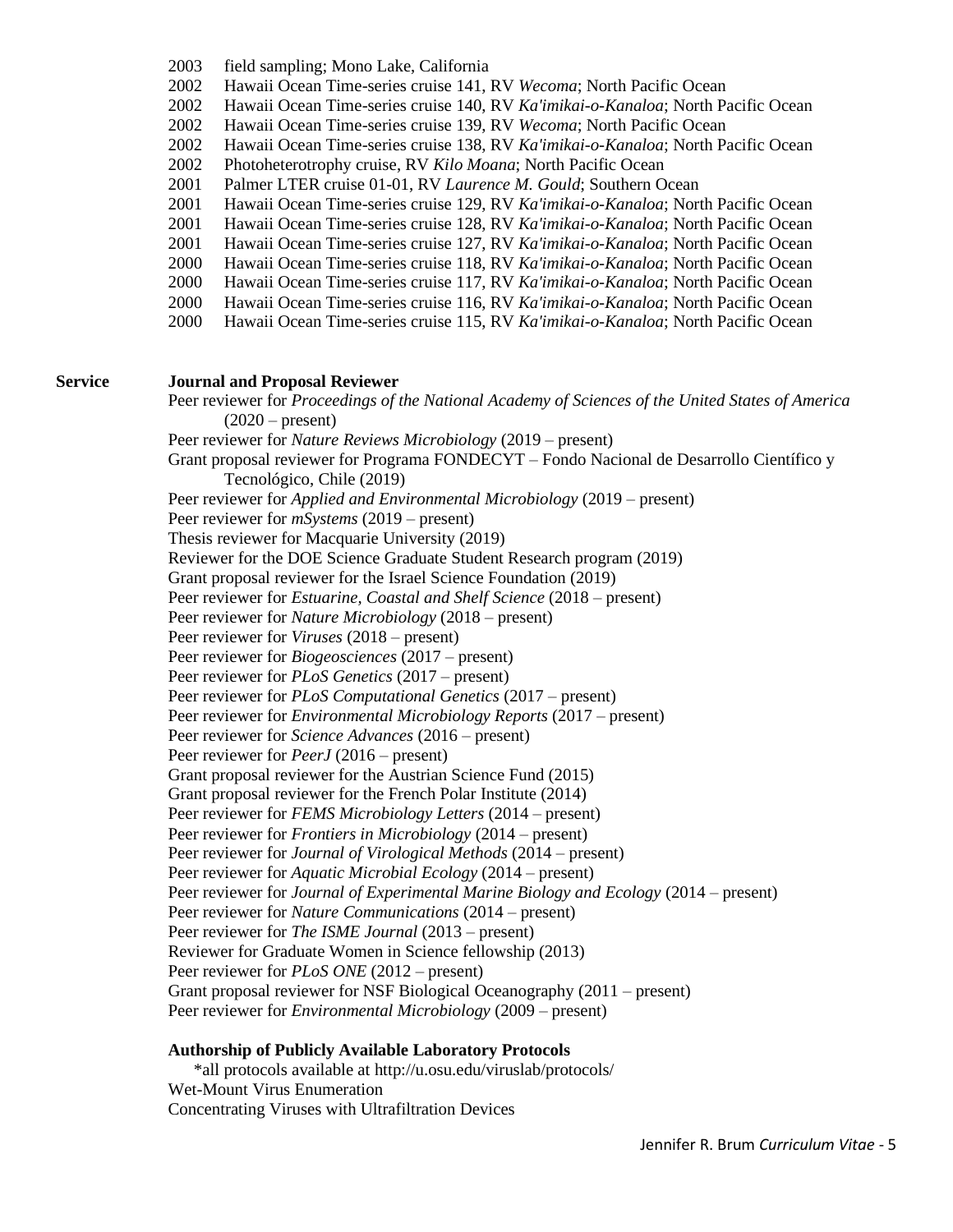Adsorbing Viruses onto TEM Grids Quantitatively Depositing Viruses onto TEM Grids Positive and Negative Staining of Viruses on TEM Grids FVIC (Frequency of Visibly Infected Cells) Analysis of Viral Morphological Characteristics Using ImageJ to Measure Viral Dimensions in Micrographs

#### **Workshop Participation**

Microbial Genomics of the Global Ocean System (2019). Gulf of Mexico Research Initiative. Washington, DC, USA.

Continuum of Persistence Workshop (2017). Sponsored by the Canadian Institute for Advanced Research and the Gordon and Betty Moore Foundation. Cascais, Portugal.

# **University Committees**

Faculty Senate, Committee on Committees, Louisiana State University (2019 – present)

#### **Departmental Committees**

Academic Affairs Committee (2020 – present) Website Committee (2017 – 2018; 2020 – present) Awards Committee (2019 – 2020)

**Teaching Curriculum development for Course-based Undergraduate Research Experience (CURE) sections of "Introduction to Biology Laboratory" (BIOL 1503)** (2019 – present) Louisiana State University, Baton Rouge, Louisiana

> **Instructor, "Biological Oceanography" (OCS 4550)** (2019 – Present) Louisiana State University, Baton Rouge, Louisiana

**Instructor, "Introduction to Oceanography" (OCS 1005)** (2018) Louisiana State University, Baton Rouge, Louisiana

**Instructor, "Marine and Environmental Microbiology" (OCS/BIOL 4090)** (2017 – Present) Louisiana State University, Baton Rouge, Louisiana

**Outreach Instructor, "Ocean viruses: From isolates to genomes"** (2010) Tucson High Magnet School, Tucson, Arizona

### **Adjunct Instructor, Ecology Laboratory** (2007) Hawaii Pacific University, Honolulu, Hawaii

**Teaching Assistant, Science of the Sea** (2001 – 2002) University of Hawaii, Honolulu, Hawaii

**Teaching Assistant, Science of the Sea Laboratory** (2001 – 2002) University of Hawaii, Honolulu, Hawaii

**Teaching Assistant, Organic Chemistry Laboratory** (2001 – 2002) Hawaii Pacific University, Honolulu, Hawaii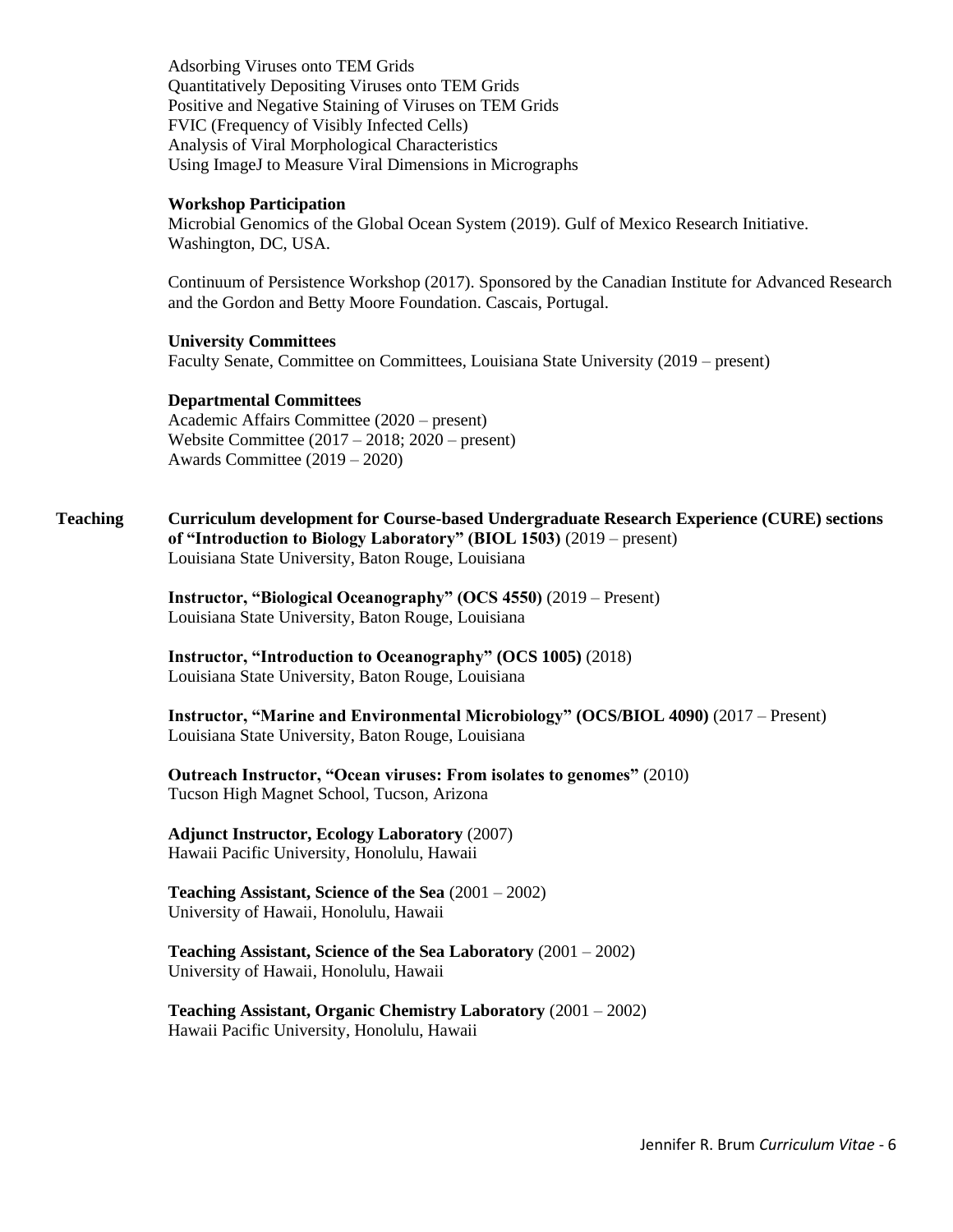**Presentations Brum, JR.** Emerging ecological roles of viruses in the global oceans. Scripps Institution of Oceanography, Ecology Seminar. 2021. (*invited* oral presentation)

> **Brum, JR.** Global ecology and ecosystem effects of marine viruses. University of Pretoria, seminar. 2020. (*invited* oral presentation)

**Brum, JR.** Global ecology and ecosystem effects of marine viruses. Hawaii Pacific University, Marine Science seminar. 2020. (*invited* oral presentation)

**Brum, JR.** Global ecology and ecosystem effects of marine viruses. University of New Mexico, Virology Journal Club seminar. 2020. (*invited* oral presentation)

**Brum, JR.** Global ecology and ecosystem effects of marine viruses. University of Alabama at Birmingham, Department of Biology seminar. 2020. (*invited* oral presentation)

**Brum, JR.** Global ecology and ecosystem effects of marine viruses. Louisiana State University, Department of Plant Pathology & Crop Physiology seminar. 2020. (*invited* oral presentation)

**Brum, JR,** S Jurgensen, S Roux, S Schwenck, FJ Stewart, MB Sullivan. Viruses don't breathe: Understanding ecosystem effects of viruses in marine oxygen minimum zones. American Geophysical Union Fall Meeting. 2019. (*invited* oral presentation)

**Brum, JR.** Global ecology and ecosystem effects of marine viruses. Louisiana State University Science Club. 2019. (*invited* oral presentation)

**Brum, JR.** Global ecology and ecosystem effects of marine viruses. Louisiana State University, Department of Biological Sciences seminar. 2019. (*invited* oral presentation)

**Brum, JR.** Global ecology and ecosystem effects of marine viruses. University of New Orleans, Department of Biological Sciences seminar. 2018. (*invited* oral presentation)

**Brum, JR,** S Roux, S Schwenck, FJ Stewart, MB Sullivan. Viruses don't breathe: Understanding ecosystem effects of viruses in marine oxygen minimum zones. Ocean Sciences Meeting. Portland, Oregon. 2018. (*invited* poster presentation)

**Brum, JR.** Challenges and advances in environmental viral ecology. Evergreen Bacteriophage Conference. Olympia, Washington. 2017. (*invited* oral presentation)

**Brum, JR.** Challenges and advances in environmental viral ecology. Applied and Environmental Microbiology Gordon Research Conference. South Hadley, Massachusetts. 2017. (*invited* oral presentation)

**Brum, JR**. Global ecology and ecosystem effects of marine viruses. Georgia Institute of Technology, School of Biological Sciences seminar. 2017. (*invited* oral presentation)

**Brum, JR**. Global ecology and ecosystem effects of marine viruses. Ohio State University, School of Earth Sciences seminar. 2016. (*invited* oral presentation)

**Brum, JR**. Global ecology and ecosystem effects of marine viruses. ASM Microbe. Boston, Massachusetts. 2016. (*invited* oral presentation)

**Brum, JR**, S Roux, VI Rich, MB Sullivan, and collaborators. Global ecology and ecosystem effects of marine viruses. DOE JGI User Meeting. Walnut Creek, California. 2016. (poster presentation)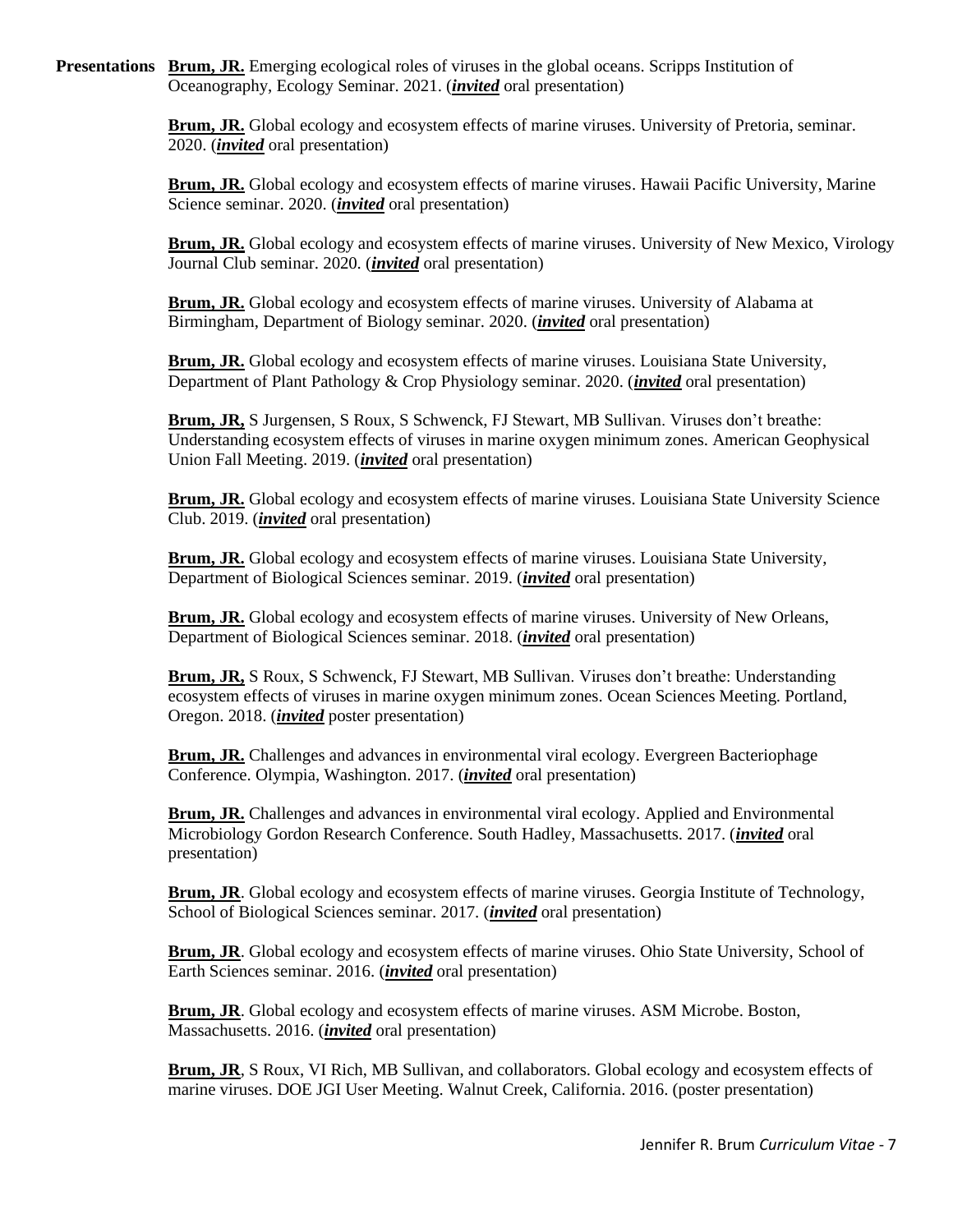**Brum, JR.** Global ecology and ecosystem effects of marine viruses. International Symposium on Genome Microbiology. Tokyo, Japan. 2016. (*invited* oral presentation)

**Brum JR.** Marine viral ecology goes 'meta': How recent advances have transformed our ability to investigate the roles of viruses in nature. Marine Molecular Ecology Gordon Research Conference. Hong Kong. 2015. (*invited* oral presentation)

**Brum JR\***, JC Ignacio-Espinoza\*, S Roux\*, G Doulcier, S Acinas, A Alberti, S Chaffron, L Coppola, C Cruaud, C de Vargas, P Gasol, G Gorsky, AC Gregory, L Guidi, P Hingamp, D Iudicone, F Not, H Ogata, S Pesant, BT Poulos, SM Schwenck, S Speich, C Dimier, M Picheral, S Searson, S Kandels-Lewis, *Tara* Oceans Coordinators, P Bork, C Bowler, E Karsenti, S Sunagawa, P Wincker, MB Sullivan. Global patterns and ecological drivers of ocean viral communities. ASLO Aquatic Sciences Meeting. Granada, Spain. 2015. (\*co-first authors) (oral presentation)

**Brum JR**, MB Sullivan, and collaborators. Marine viral ecology goes 'meta'. Marine Microbes Gordon Research Conference. Waltham, Massachusetts. 2014. (poster presentation)

**Brum JR**, BL Hurwitz, O Schofield, HW Ducklow, MB Sullivan. Seasonal time bombs: Temperate viruses dominate the Southern Ocean and substantially affect microbial dynamics. Ocean Sciences Meeting. Honolulu, Hawaii. 2014. (oral presentation)

**Brum JR**, RO Schenck, MB Sullivan. Using morphology of marine viruses to assess community structure and biogeography. Environmental Virology Workshop. Tucson, Arizona. 2013. (*invited* oral presentation)

**Brum JR**, SM Schwenck, RO Schenck, MB Sullivan. Targeted viral metagenomics: A cultivationindependent method for investigating specific viruses. Environmental Virology Workshop. Tucson, Arizona. 2013. (*invited* oral presentation)

**Brum JR**, BL Hurwitz, HW Ducklow, MB Sullivan. Marine viral survival skills: How oceanic microbial viruses succeed in the Southern Ocean. Marine Microbes Gordon Research Conference. Italy. 2012. (poster presentation)

**Brum JR**, BL Hurwitz, HW Ducklow, MB Sullivan. Marine viral survival skills: How oceanic microbial viruses succeed in the Southern Ocean. American Society for Microbiology,  $112<sup>th</sup>$  General Meeting. San Francisco, California. 2012. (oral presentation)

**Brum JR**, HW Ducklow, MB Sullivan. Marine viral survival skills: How oceanic microbial viruses succeed in the Southern Ocean. Ocean Sciences Meeting. Salt Lake City, Utah. 2012. (oral presentation)

**Brum JR**, HW Ducklow, MB Sullivan. Ecology and metagenomic analysis of free and induced temperate viruses in the coastal ocean of the Western Antarctic Peninsula. Evergreen International Phage Biology Meeting. Olympia, Washington. 2011. (poster presentation)

**Brum JR**, GF Steward, AI Culley. Genomic and morphological characterization of uncultivated aquatic viruses. Aquatic Virus Workshop. Vancouver, British Columbia. 2008. (oral presentation)

**Brum JR**, GF Steward. Multidimensional physical separation of aquatic viruses to assess diversity. Virus Ecology in Marine Systems: A Workshop on Methods. Vancouver, British Columbia. 2006. (poster presentation)

**Brum JR**, GF Steward. Multidimensional physical separation of aquatic viruses to assess diversity. ASLO Ocean Sciences Meeting. Honolulu, Hawaii. 2006. (oral presentation)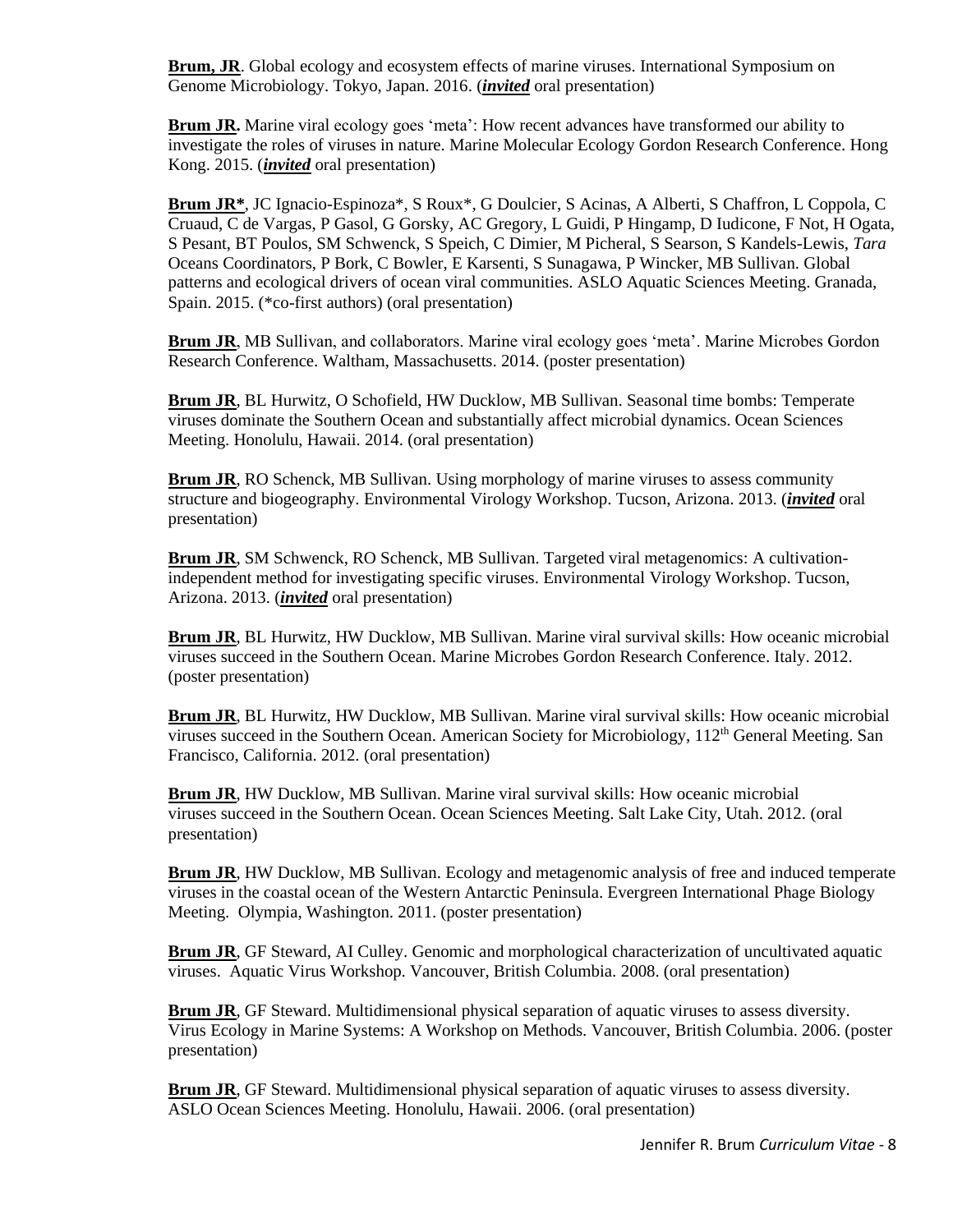**Brum JR**, GF Steward, SC Jiang, R Jellison. Use of epifluorescence microscopy and transmission electron microscopy to investigate spatial and temporal dynamics of prokaryotes, viruses, and viral infections of prokaryotes in Mono Lake, CA. Microscopy and Microanalysis Conference. Honolulu, Hawaii. 2005. (poster presentation)

**Brum JR**, GF Steward, SC Jiang, R Jellison. Spatial and temporal variability of prokaryotes, viruses, and viral infections of prokaryotes in an alkaline, hypersaline lake. Ocean Sciences Meeting. Santiago de Compostela, Spain. 2005. (oral presentation)

**Brum JR**. Concentration, production, and turnover of viruses and dissolved DNA at Station ALOHA. Ocean Sciences Meeting. Honolulu, Hawaii. 2004. (oral presentation)

# **Outreach** *Science Friday* **interview on National Public Radio** (2015)

**Activities** - An interview on the *Science Friday* radio program to discuss my research of marine viruses (http://www.sciencefriday.com/segment/05/22/2015/plankton-goes-viral.html).

### **Judge for the annual Tanque Verde Elementary School Science Fair** (2011 – 2015)

### **Tucson Middle School Outreach** (2010 – 2015; 11 visits)

- An outreach effort with Paula Nasiatka (Tanque Verde Elementary, Tucson, Arizona) and Jennifer Maxwell (Tucson Country Day School, Tucson, Arizona) to present "Microbes in the Great Pacific Garbage Patch" and "Science and Fun in Antarctica" to their 6<sup>th</sup> grade science classes each year.

### **Biosphere 2**, University of Arizona, Tucson, Arizona (2010 – 2015)

- Development of a 1-page summary of the Biosphere 2 Ocean research and outreach program for dissemination to visiting scientists and funding agencies.
- Interaction with visitors touring Biosphere 2 to educate them about oceanographic research and our Biosphere 2 Ocean research activities.

### **Center for Microbial Oceanography: Research and Education (C-MORE)**, University of Hawaii at Manoa, Honolulu, Hawaii (2007 – 2009)

- Assisted in the development of science kits for use in primary and secondary school classrooms.

### **Judge for the Hawaii State Engineering and Science Fair** (2007, 2008)

# **School of Ocean and Earth Science and Technology Open House**, University of Hawaii at Manoa, Honolulu, Hawaii (2003, 2005, 2007)

- Assisted with the development and presentation of hands-on ocean science activities for local K-12 students and the public.

# **Advising and Graduate Students and Postdoctoral Researchers Advised**

- **Mentorship** Ariel Petchel PhD candidate, Louisiana State University (2020 present); recipient of the NSF Graduate Research Fellowship
	- Andrew Long Postdoctoral Researcher, Louisiana State University (2019 present) Sophie Jurgensen – PhD candidate, Louisiana State University (2018 – present); recipient of the NSF Graduate Research Fellowship

# **Undergraduate Students Advised**

Parker Lawrence – undergraduate, Louisiana State University (2021 – present) Isabell Powell – undergraduate, Louisiana State University (2020 – present)